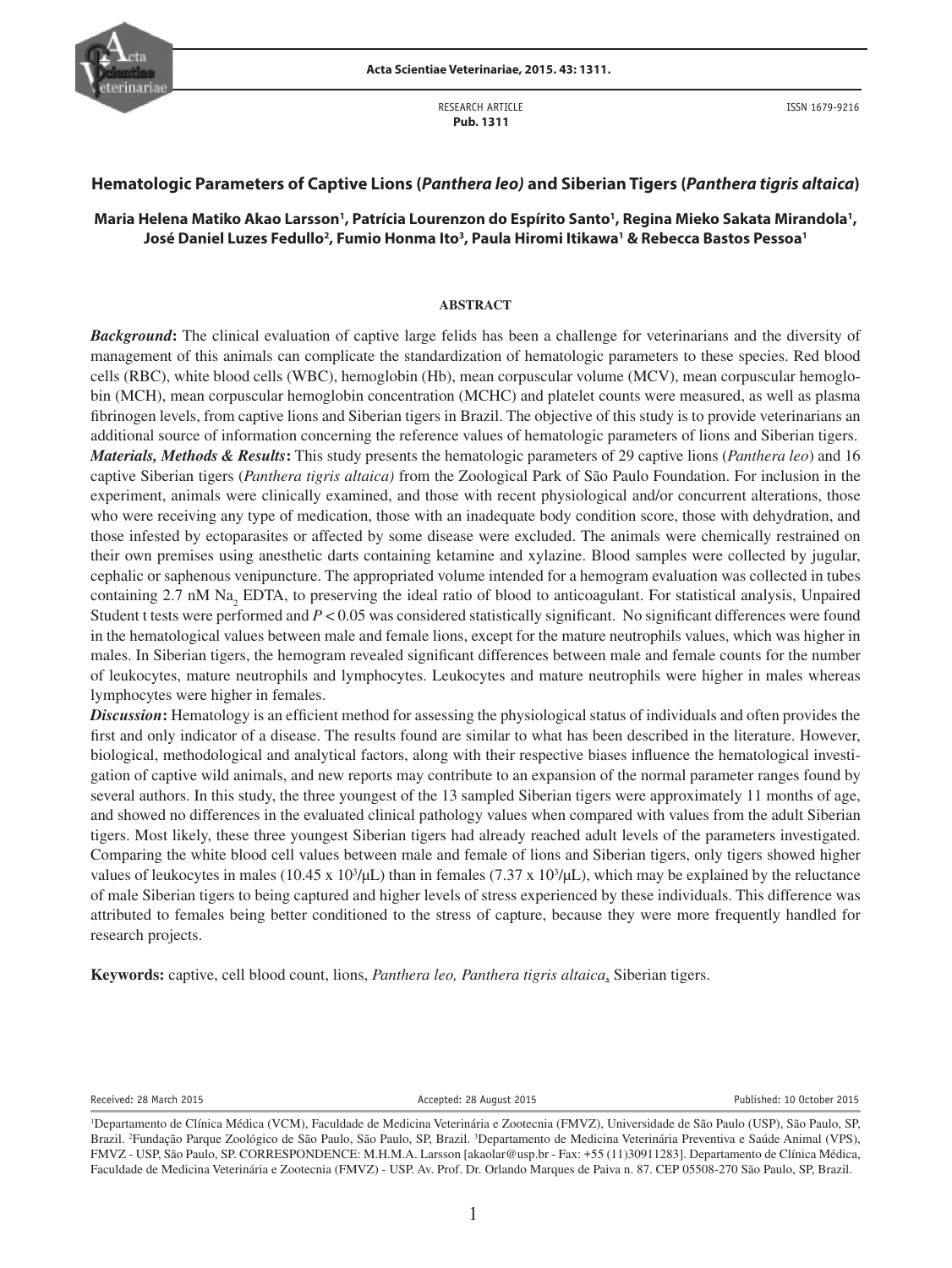# **INTRODUCTION**

The physical and behavioral characteristics of wild felines reflect in the adaptation of these species to hunting activity, which requires extensive and continuous territories. Therefore, the population decline of these species is closely related to mass destruction or fragmentation of their natural habitats.

To prevent an animal species from becoming extinct, it is paramount that some individuals, especially those that require large territories, such as the large felines, be kept under artificial conditions, at places such as zoos [18], where they represent a valuable genetic material bank [15].

For this reason, many zoos have increased aid to breeding programs, the exchange of data between institutions, greater financial support for veterinary care and the implementation of research programs and conservation [21].Given the difficulty in detecting signs of disease in captive animals, laboratory tests are essential for establishing or substantiating diagnoses [22].

In addition to the limited information on the many species of felines, another difficulty in wild animals studies is in the access to large numbers of free-living or captive individuals for testing, which leaves researchers with limited number of individuals and/or repeats. Therefore, it is difficult to obtain statistically significant reference value information [25].

Our objective was to establish baseline hematology values for captive lions (*Panthera leo)* and Siberian tigers (*Panthera tigris altaica*).

### **MATERIALS AND METHODS**

# *Animals*

Twenty-nine lions (*Panthera leo*), including 16 males and 13 females, and 13 Siberian tigers (*Panthera tigris altaica*), including seven males and six females were hematologically evaluated. For inclusion in the experiment, animals were clinically examined, and those with recent physiological and/ or concurrent alterations, those who were receiving any type of medication, those with an inadequate body condition score, those with dehydration, and those infested by ectoparasites or affected by some disease were excluded.

The animals were chemically restrained on their own premises using anesthetic darts contain-

ing ketamine  $(Dopalen)^1$  and xylazine  $(Sedazine)^2$ at doses of 10 mg/kg and 1-2 mg/kg, respectively.

#### *Blood analysis*

Blood samples were collected by jugular, cephalic or saphenous venipuncture. The appropriated volume intended for a hemogram evaluation was collected in tubes containing 2.7 nM  $\text{Na}_2$  EDTA<sup>3</sup>, to preserving the ideal ratio of blood to anticoagulant. For blood cells counts, the tubes were, immediately, sent for analysis. The evaluated hematological parameters included: red blood cells counts, hemoglobin values, packed cell volume using the microhematocrit technique, white blood cells counts and differential cell counts by using blood smears stained with fresh Rosenfeld (0.97 g Giemsa´s azur-eosin-methylene blue; 0.53 g May-Grünwald´s eosin methylene blue and 1 L Methanol [Merck] $4$ ), and viewed under a light microscope; reticulocyte counts stained with new methylene blue (0.5 g New Methylene Blue; 1.6 g Potassium Oxalate; 100 mL distillated water [Merck]<sup>4</sup>) viewed under a light microscope<sup>5</sup>, and plasma fibrinogen levels [10].

### *Statistical analysis*

Unpaired Student *t*-tests were performed using Graph Pad Instat version 2.01 for Windows 956 and *P* < 0.05 was considered statistically significant.

#### **RESULTS**

The results are expressed as the mean and standard deviation for each species (Tables 1 and 2).

No significant differences were found in the hematological values between male and female lions, except for the mature neutrophils values, which was higher  $(P = 0.0431)$  in males. Reticulocytes counts were inferior to 0.1% on most of the lions, and just one male and two females presented counts equal to 0.1%.

In Siberian tigers, the hemogram revealed significant differences between male and female counts for the number of leukocytes and mature neutrophils. Both leukocytes and mature neutrophils counts were higher in males ( $P = 0.0093$  and  $P =$ 0.0028 respectively). The reticulocytes values of Siberian tigers were inferior to 0.1% in five females and equal to 0.1% in seven males and, only, in a female.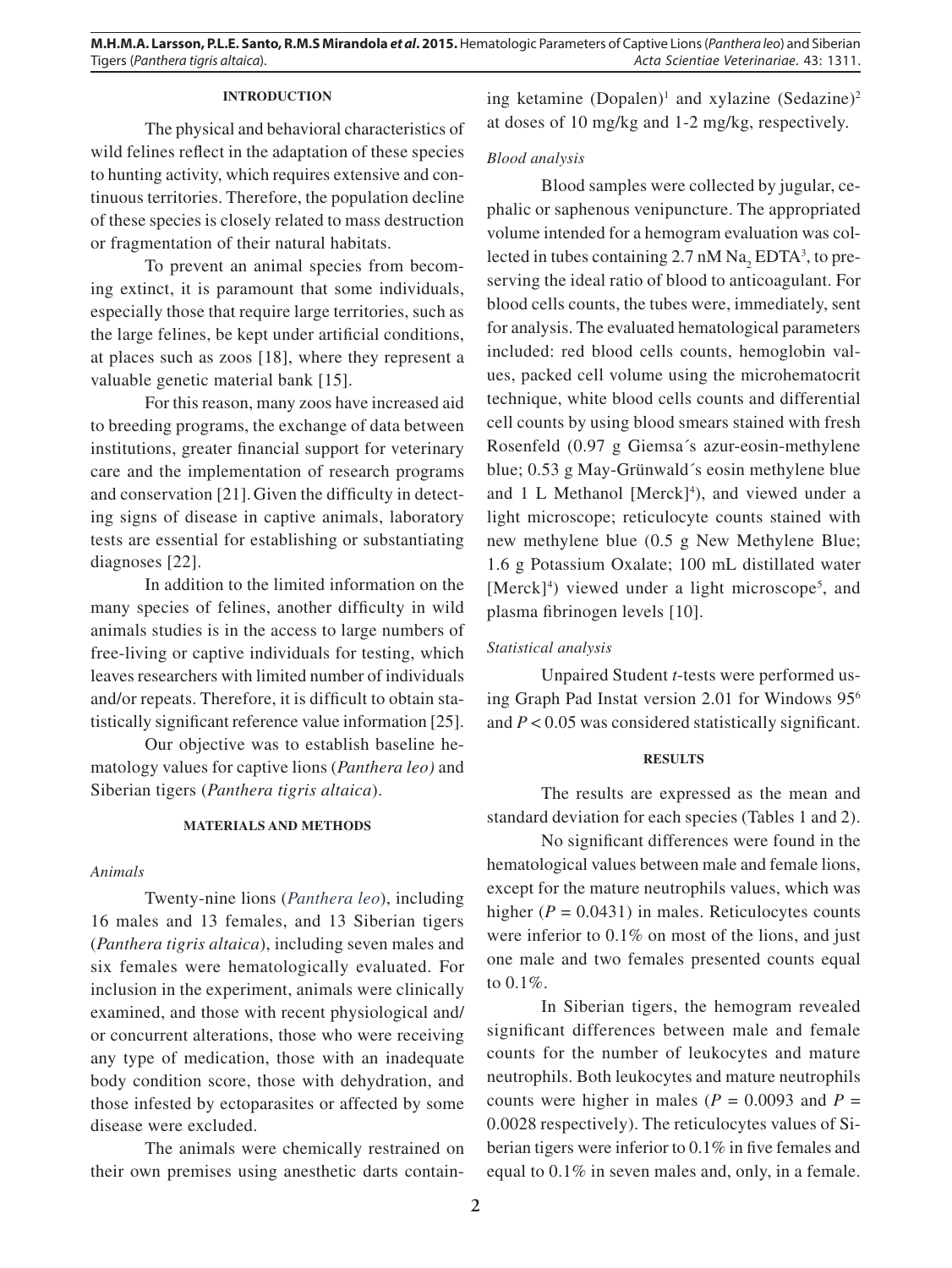| Hematological parameter            | Lion $(n = 21)$ |                | Male $(n = 14)$  |                | Female $(n = 7)$ |                |
|------------------------------------|-----------------|----------------|------------------|----------------|------------------|----------------|
|                                    | Mean            | <b>SD</b>      | Mean             | <b>SD</b>      | Mean             | <b>SD</b>      |
| Erythrocytes $(x10^6/\mu L)$       | 8.97            | 1.43           | 9.23             | 1.33           | 8.84             | 1.42           |
| Hematocrit $(\%)$                  | 42.38           | 4.73           | 43.28            | 4.08           | 41.57            | 5.38           |
| Hemoglobin (g/dL)                  | 14.11           | 1.63           | 14.58            | 1.45           | 13.68            | 1.75           |
| MCV(fL)                            | 47.70           | 4.53           | 47.32            | 4.35           | 47.41            | 4.88           |
| MCH (pg)                           | 15.84           | 1.25           | 15.92            | 1.34           | 15.54            | 0.89           |
| $MCHC$ (%)                         | 33.33           | 2.02           | 33.72            | 1.71           | 33.03            | 2.87           |
| Leukocytes $(x10^3/\mu L)$         | 9.37            | 1.43           | 9.35             | 1.40           | 9.42             | 1.57           |
| Differencial cell count (cells/µL) |                 |                |                  |                |                  |                |
| Band neutrophils                   | $\overline{0}$  | $\overline{0}$ | $\boldsymbol{0}$ | $\overline{0}$ | $\overline{0}$   | $\Omega$       |
| Mature neutrophils                 | 7.748           | 1.209          | 7.884            | 1.066          | 7.474            | 1.510          |
| Eosinophils                        | 372             | 364            | 335              | 265            | 445              | 530            |
| Basophils                          | $\overline{4}$  | 18             | 6                | 22             | $\overline{0}$   | $\overline{0}$ |
| Lymphocytes                        | 849             | 456            | 769              | 502            | 1.010            | 322            |
| Atypical lymphocytes               | 34              | 99             | 51               | 118            | $\theta$         | $\Omega$       |
| Monocytes                          | 365             | 193            | 308              | 151            | 479              | 229            |
| Plasma fibrinogen (g/dL)           | 0.23            | 0.08           | 0.22             | 0.08           | 0.26             | 0.09           |

**Table 1.** Means and standard deviation for the hematologic parameters of captive lions (*Panthera leo*).

SD = Standard deviation.

**Table 2.** Means and standard deviations for the hematologic parameters of captive Siberian tigers (*Panthera tigris altaica*).

| Hematological parameter             | Tiger $(n = 13)$ |           | Male $(n = 7)$ |                | Female $(n = 6)$ |                |
|-------------------------------------|------------------|-----------|----------------|----------------|------------------|----------------|
|                                     | Mean             | <b>SD</b> | Mean           | <b>SD</b>      | Mean             | <b>SD</b>      |
| Erythrocytes $(x10^6/\mu L)$        | 7.22             | 1.10      | 7.15           | 0.89           | 7.29             | 1.38           |
| Hematocrit $(\% )$                  | 39.69            | 4.27      | 40.57          | 3.55           | 38.67            | 5.12           |
| Hemoglobin (g/dL)                   | 13.02            | 2.63      | 12.59          | 2.69           | 13.51            | 2.73           |
| PCV(fL)                             | 55.49            | 4.86      | 56.98          | 3.15           | 53.76            | 6.17           |
| HCM (pg)                            | 18.17            | 3.46      | 17.80          | 4.12           | 18.60            | 2.82           |
| $MCHC$ (%)                          | 32.77            | 5.55      | 31.20          | 6.76           | 34.62            | 3.39           |
| Leukocytes $(x10^3/\mu L)$          | 9.27             | 2.30      | 10.68          | 2.17           | 7.63             | 1.02           |
| Differential cell counts (cells/µL) |                  |           |                |                |                  |                |
| Band neutrophils                    | 23               | 47        | $\overline{0}$ | $\overline{0}$ | 49               | 61             |
| Mature neutrophils                  | 7.394            | 2.192     | 8.867          | 1.771          | 5.676            | 1.090          |
| Eosinophils                         | 384              | 238       | 406            | 300            | 359              | 164            |
| <b>Basophils</b>                    | 16               | 31        | $\overline{0}$ | $\Omega$       | 35               | 39             |
| Lymphocytes                         | 1.121            | 568       | 967            | 696            | 1.301            | 348            |
| Atypical lymphocytes                | 26               | 70        | 49             | 92             | $\theta$         | $\overline{0}$ |
| Monocytes                           | 308              | 228       | 390            | 280            | 213              | 103            |
| Plasma fibrinogen (g/dL)            | 0.23             | 0.07      | 0.23           | 0.07           | 0.23             | 0.08           |

SD = Standard deviation.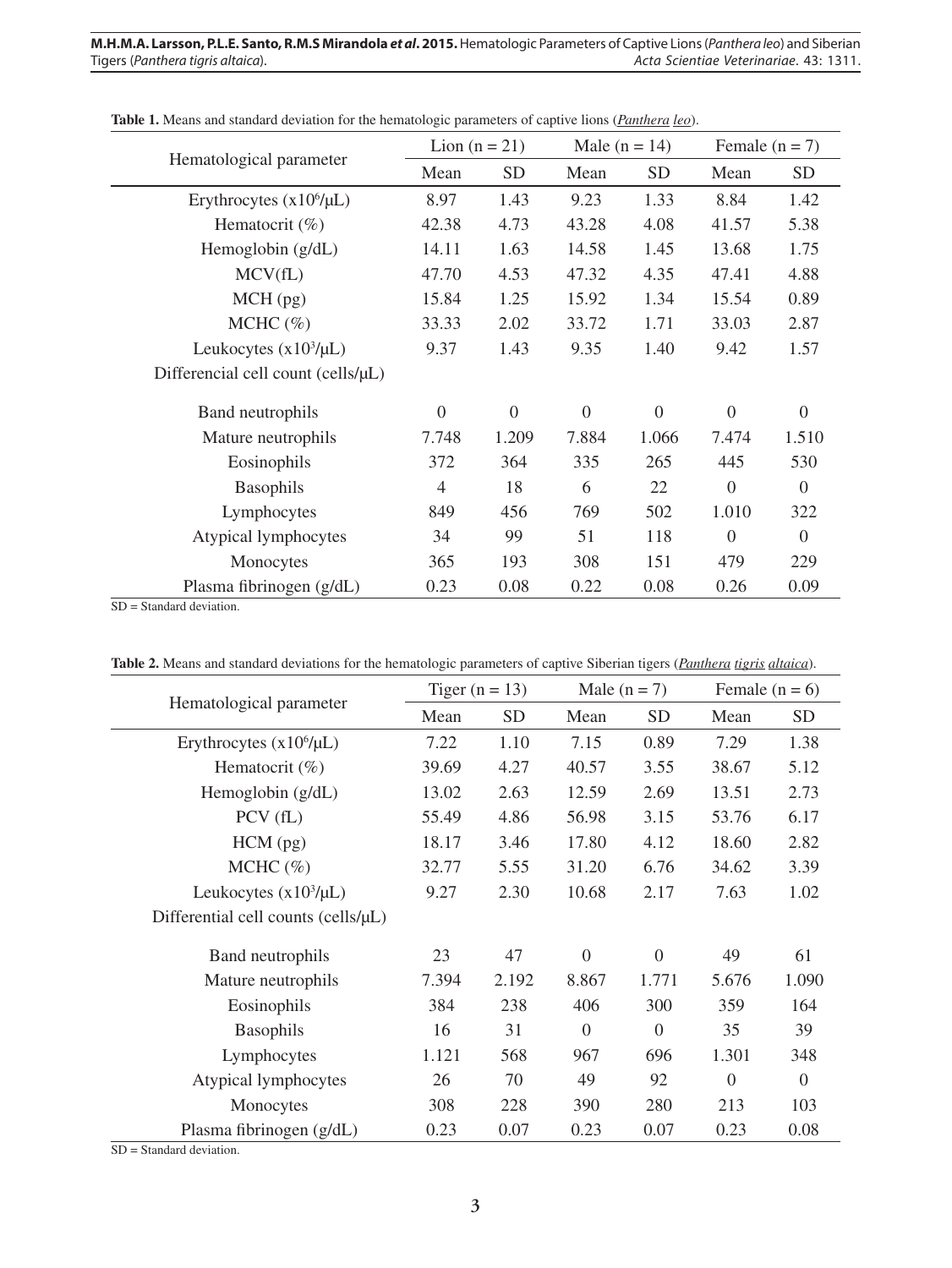### **DISCUSSION**

Hematology is an efficient method for assessing the physiological status of individuals and often provides the first and only indicator of a disease [13]. Also, several factors affect the natural breeding of wild captive animals. Noteworthy among these factors are inadequate enclosures, stress, genetic and behavioral alterations and the maintenance of the animals' health [14]. Laboratory tests can help diagnose many diseases that affect felines, such as those caused by FIV (feline immunodeficiency virus) and FeLV (feline leukemia virus) [8] and as well as the identification of neoplasias through the detection of anemia or neutrophilia [6].

Although clinical hematology has an important role in the care of domestic animals, the known reference values for many wildlife species are still very limited. Among the family Felidae, reference values have been reported in cougars (*Felis concolor*) [3], bobcats (*Felis lynx canadensis*) [13,23], lions *(Panthera leo)* [12,16], tigers (*Panthera tigris*) [19,20], jaguars (*Panthera onca*) [24], leopards (*Panthera pardus)* and cheetahs (*Acinonyux jubatus*) [7].

No significant differences were found in the hematological values between male and female lions (*Panthera leo*), except for the mature neutrophils values. In Siberian tigers (*Panthera tigris altaica*), the hemogram revealed significant differences between male and female counts for the number of leukocytes, mature neutrophils and lymphocytes. Such variations may be related to a mild physiological change (not detected clinically) in some animals. Therefore, it is necessary to conduct additional testing to clarify the meaning of these values.

Reference ranges for band neutrophils, basophils and atypical lymphocytes could not be established for either species because their standard deviations included zero.

Age differences have been observed for the red blood cell values of Siberian tigers [4] confirming findings from other studies in other tiger sub-species [21]. Because of the similarity of these results with changes observed in young dogs and wolves [17] these age-related variations may be a common property for all carnivores.

In this study, the three youngest of the 13 sampled Siberian tigers were approximately 11 months of age, and showed no differences in the evaluated clinical pathology values when compared with values from the adult Siberian tigers. Most likely, these three youngest Siberian tigers had already reached adult levels of the parameters investigated.

In young domestic cats, the number, size and hemoglobin concentration of circulating erythrocytes vary according to the age of the animals, and whether it is healthy and growing [1].

The number of erythrocytes and hemoglobin concentration increased gradually after one month of age and, at three to four months, reached values similar to those of adult; however, depending on the amount of iron in the diet, these values may not reach adult values until five to six months of age [9].

A previous study evaluated populations of wild and captive pumas (*Puma concolor*) and found no hematological differences between males and females [2]. Similarly in captive Canadian lynx (*Lynx canadensis*), another study found no hematological differences between males and females or between young individuals and adults [23].

Hematological values most among free wild bobcats (*Felis rufus)*[5] were similar to those reported in the literature for captive animals. In addition, those results present similarity to the normal limits established for domestic cats. This similarity may be related to the body size of bobcats, which is smaller than that of many wild felines.

Comparing the white blood cell values between male and female of lions and Siberian tigers, only tigers showed higher values of leukocytes in males (10.68 x  $10<sup>3</sup>/μL$ ) than in females (7.63 x  $10<sup>3</sup>/μL$ ), which may be explained by the reluctance of male Siberian tigers to being captured and higher levels of stress experienced by these individuals. A study conducted with bobcats found that males showed higher values of leukocytes, predominantly mature neutrophils, compared to females [13]. This difference was attributed to females being better conditioned to the stress of capture, because they were more frequently handled for research projects.

The red and white blood cell values obtained for lions (*Panthera leo*) in the present study are in full agreement with the values reported by other authors [7]. Compared to other values described in the literature, the mean values for the RBC count, the packed cell volume, the total number of leukocytes, the number of band neutrophils, and the number of lymphocytes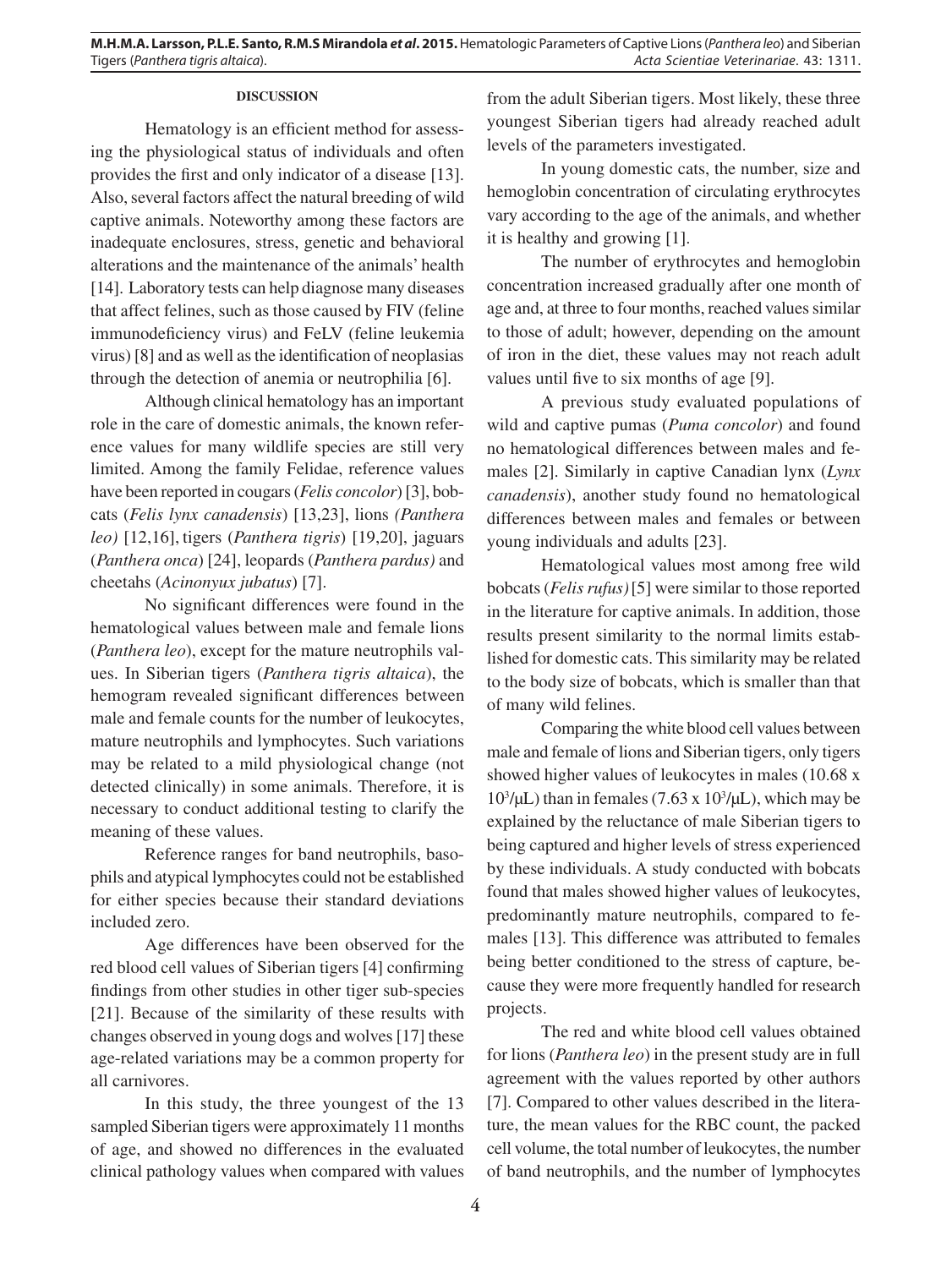were lower in the present study, but within the standard deviations reported by the previous authors [17].

The results obtained for Siberian tigers (*Panthera tigris altaica*) in the present study were very similar to those reported on a previous study [7], except the percentage of lymphocytes which was lower in the present study. In addition, another study found higher values in Siberian tigers for RBC count, the packed cell volume, the hemoglobin concentration and the total number of leukocytes [17].

Notably, biological, methodological and analytical factors, along with their respective biases influence the hematological investigation of captive wild animals, and they contribute to an expansion of the normal parameter ranges found by several authors [17]. Importantly, the variety of clinical laboratories and equipments used for the testing of blood samples reflects a potential source for the variation found in the data reported in different studies.

Other factors also interfere with the accurate collection and evaluation of hematological parameters, including nutritional status, altitude, exercise intensity and dehydration during capture. High values for the hematocrit, hemoglobin concentration and red blood cells counts were observed in pumas due in part to the variation in altitudes at which animals were captured [2]. Animals at high altitudes had higher values for those parameters than did animals at sea level.

The plasma fibrinogen levels and reticulocyte counts showed no discrepancies and remained within the expected ranges for healthy animals. The amount of plasma fibrinogen was usually 0.2 g/dL, but in three lions the value was 0.4 g/dL, and in one lion, 0.1 g/dL. The results were analyzed using an "Unpaired Student Test", and showed a significant difference in the segmented neutrophil count, which was greater in males.

# **CONCLUSIONS**

Hematology is an important tool for assessing the physiological status of individuals and often provides the first and only indicator of a disease. The results found are similar to what has been described in the literature. However, biological, methodological and analytical factors, along with their respective biases influence the hematological investigation of captive wild animals, and new reports may contribute to an expansion of the normal parameter ranges found by several authors.

#### MANUFACTURERS

 Sespo Divisão Vetbrands Saúde Animal. Jacareí, SP, Brazil. Fort Dodge Saúde Animal Ltda. Campinas, SP, Brazil. Becton Dickinson and Company. Franklin Lakes, NJ, USA. Merck KGaA. Darmstadt, Hessen, Germany.

5 Olympus Optical Technology Philippines,Inc. Lapu-Lapu City, Cebu, Philippines.

6 Graph Pad Software. San Diego, CA, USA.

*Ethical approval.* All procedures, treatments and animal care were approved by the Ethics Committee of the School of Veterinary Medicine and Animal Science of the University of Sao Paulo (protocol number CEUA nº 6616010415). *Declaration of interest.* The authors report no conflicts of interest. The authors alone are responsible for the content and writing of paper.

#### **REFERENCES**

- **1 Anderson L., Wilson R. & Hay D. 1971.** Haematological values in normal cats from four weeks to one year of age. *Research Veterinary Science*. 12(6): 579-583.
- **2 Currier M.J.P. & Russel K.R. 1982.** Hematology and blood chemistry of the mountain lion *Felis concolor*. *Journal of Wildlife Disease*. 18(1): 99-104.
- **3 Dunbar M.R., Nol P. & Linda S.B. 1997.** Hematologic and serum biochemical reference intervals for Florida panthers. *Journal of Wildlife Disease*. 33 (Suppl 4): 783-789.
- **4 Eulemberger K., Elze K. & Scifert S. 1977.** Beiträge zum Blutbild der in Zoologischen Gärten gehaltenen Grosskatzen (Pantherini) 2. Mitteilung: Zum Blutbild klinisch gesunder Sibirischer Tiger (*Panthera tigris altaica*). [Contributions to hematology of large felines (*Pantherini*) in zoos 2. Hematology of clinically healthy Siberian Tiger (*Panthera tigris altaica*)]. *Zoological Garten*. 6: 393-412.
- **5 Fuller T.K., Kerr K.D. & Karns P.D. 1985.** Hematology and serum chemistry of bobcats in North central Minnesota. *Journal of Wildlife Disease*. 21(1):29-32.
- **6 Harrenstien L.A., Munson L. & Seal U.S. 1996.** Mammary cancer in captive wild felids and risk factors for its development: a retrospective study of the clinical behavior of 31 cases. *Journal of Zoo and Wildlife Medicine*. 27(4): 468-476.
- **7 Hawkey C.M. & Hart M.G. 1986.** Haematological reference values for adult pumas, lions, tigers, leopards, jaguars